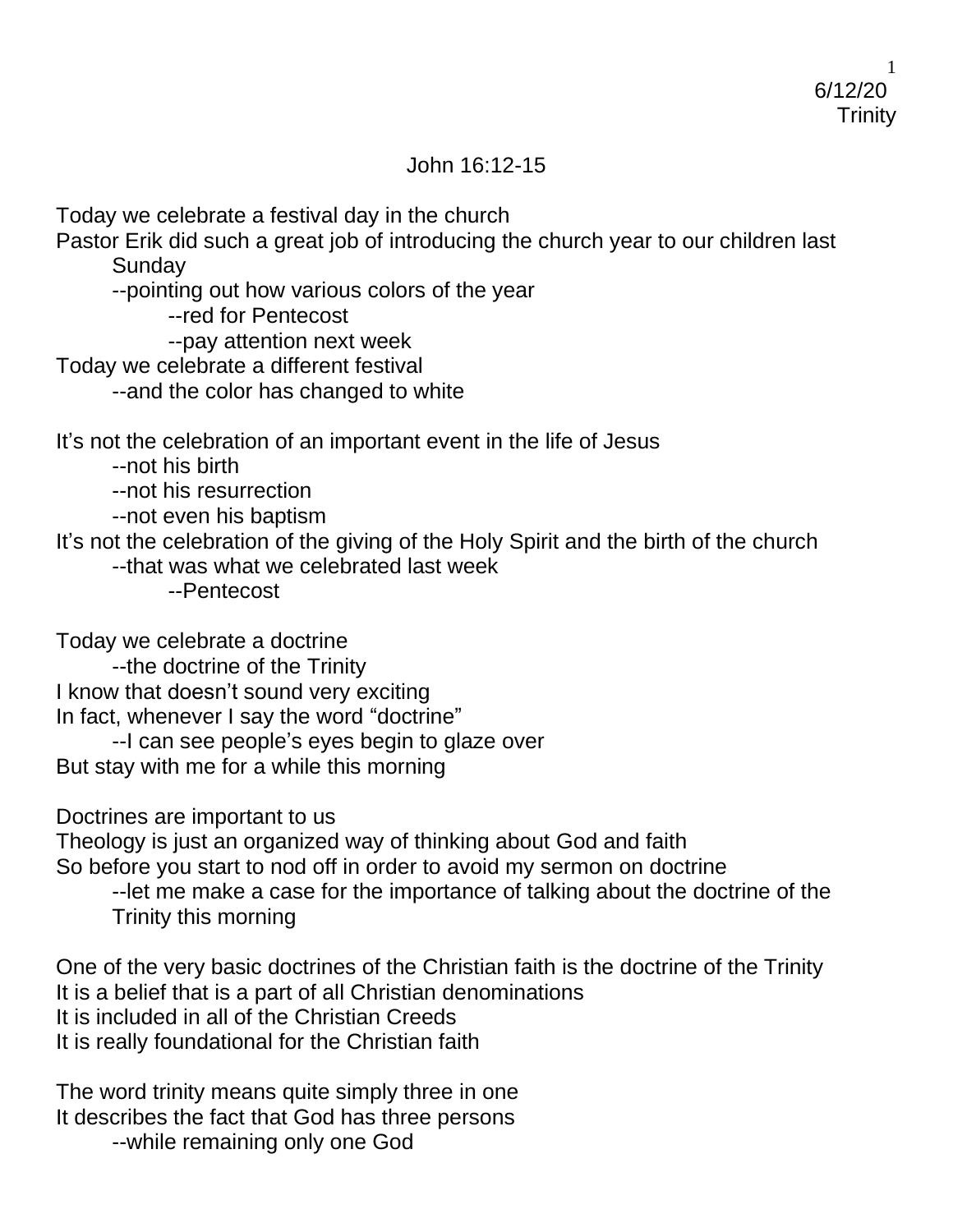While God is one --God has three persons That is hard for us to understand --because in our experience as human beings --we each have just one person But God is far greater than we are God can be a single entity --and still be three persons

We experience God in three different persons

First, there is God the Creator The One who is responsible for the universe The One who is the basis, the ground of all that exists

Second, there is God the Redeemer

We know him as Jesus the Christ

The One who came to this earth to redeem humankind of our sinfulness The One who showed us the very nature of God by living here as a human being The One who makes it possible for us to have a relationship with God

Third, there is God the Spirit

The One who calls us to believe and enables us to believe

The One who Sustains us in our faith

This is the person of the Trinity that we celebrated last Sunday

- --the holy spirit of God
- --who dwells within us
- --and sustains our faith

Of course, trying to understand the Trinity is quite difficult But that should not be surprising, because God is much greater than us We will never be able to comprehend the nature of God So we use metaphors for God We call God a shepherd

--and that tells us something about the nature and care of God We call God a mighty fortress

--and that tells us something about the power and might of God Jesus even refers to God as a mother hen

--who gathers her chicks around her and protects them The Bible is full of illustrations about God But, of course, none of them tell the whole story None of them completely describe or explain God All of our names and concepts for God fall short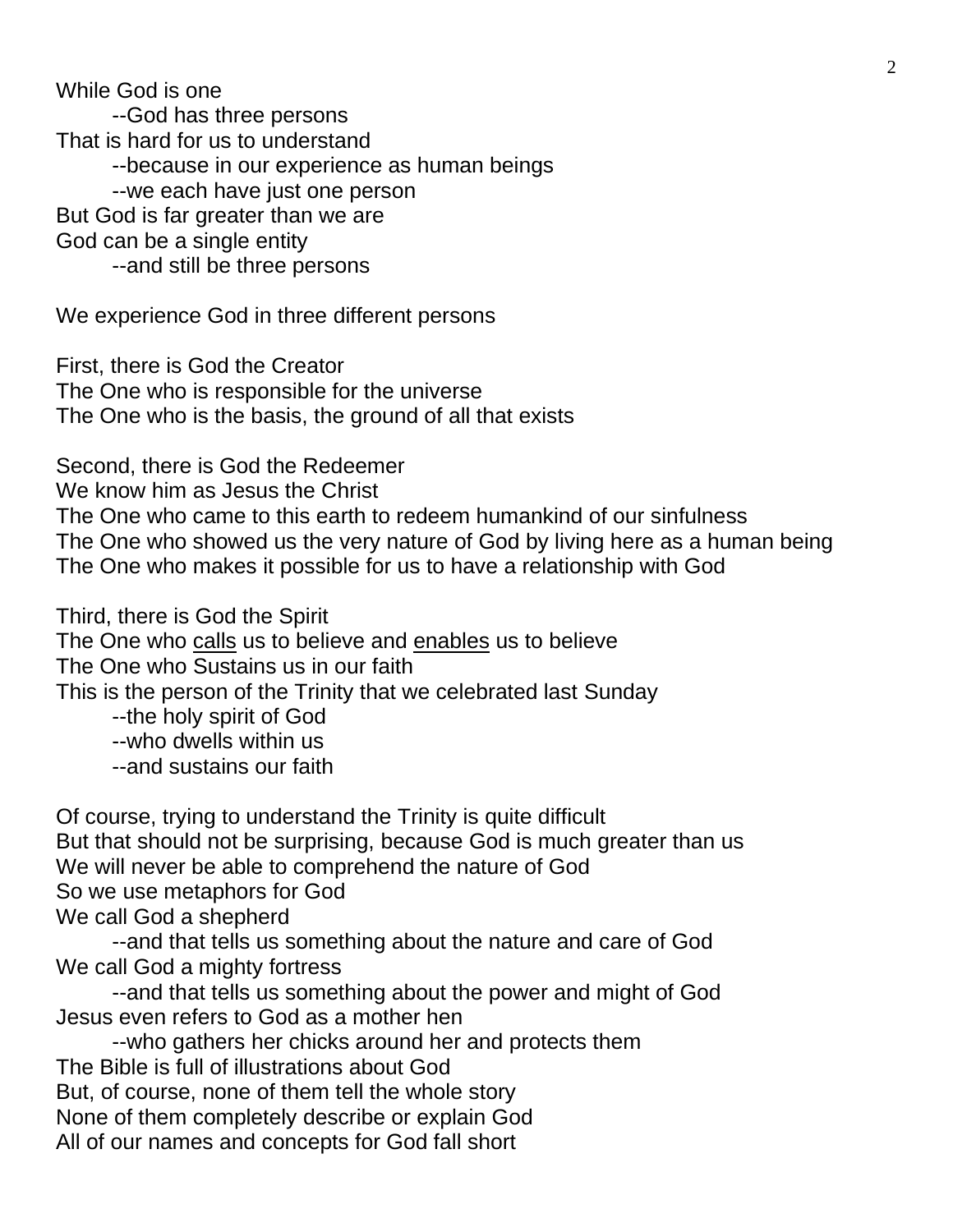One of the images we use for God is Father

For many people that is a beautiful image of a father who loves and provides and cares for his children

For many other people, however, the image of father is much less comforting In fact, for many people the image of a father is far from one of love

Also, for many people the concept that God is a male is a disturbing concept Surely there is no reason to limit God to being a male There are references to God in the Bible as male But there are also reference to God displaying female characteristics We shouldn't limit God to one gender God is male God is female God is not a male God is not a female I know I sound like I am speaking gibberish But that's what happens when humans try to define and categorize God That just shows the limitation of using a metaphor for God Each metaphor has its pitfalls No human words can adequately communicate God At some point we have to admit that we as humans are unable to figure God out It would be like a plant trying to figure out the thinking and actions of a human being We can't do it We must accept the fact that God is far beyond us and our puny capacity for understanding the universe It may surprise you to hear that the word *Trinity* does not occur in the Bible How can something be so important that isn't even in the Bible? Well, the truth is --while the word Trinity is not in the Bible --the concept of the Trinity is Many passages of the Bible refer to the three persons of God --all in the same passage

Our Reading this morning from Romans 5 speaks about

--God

--Jesus Christ

--and the Holy Spirit

While they are all God

--they are three distinct persons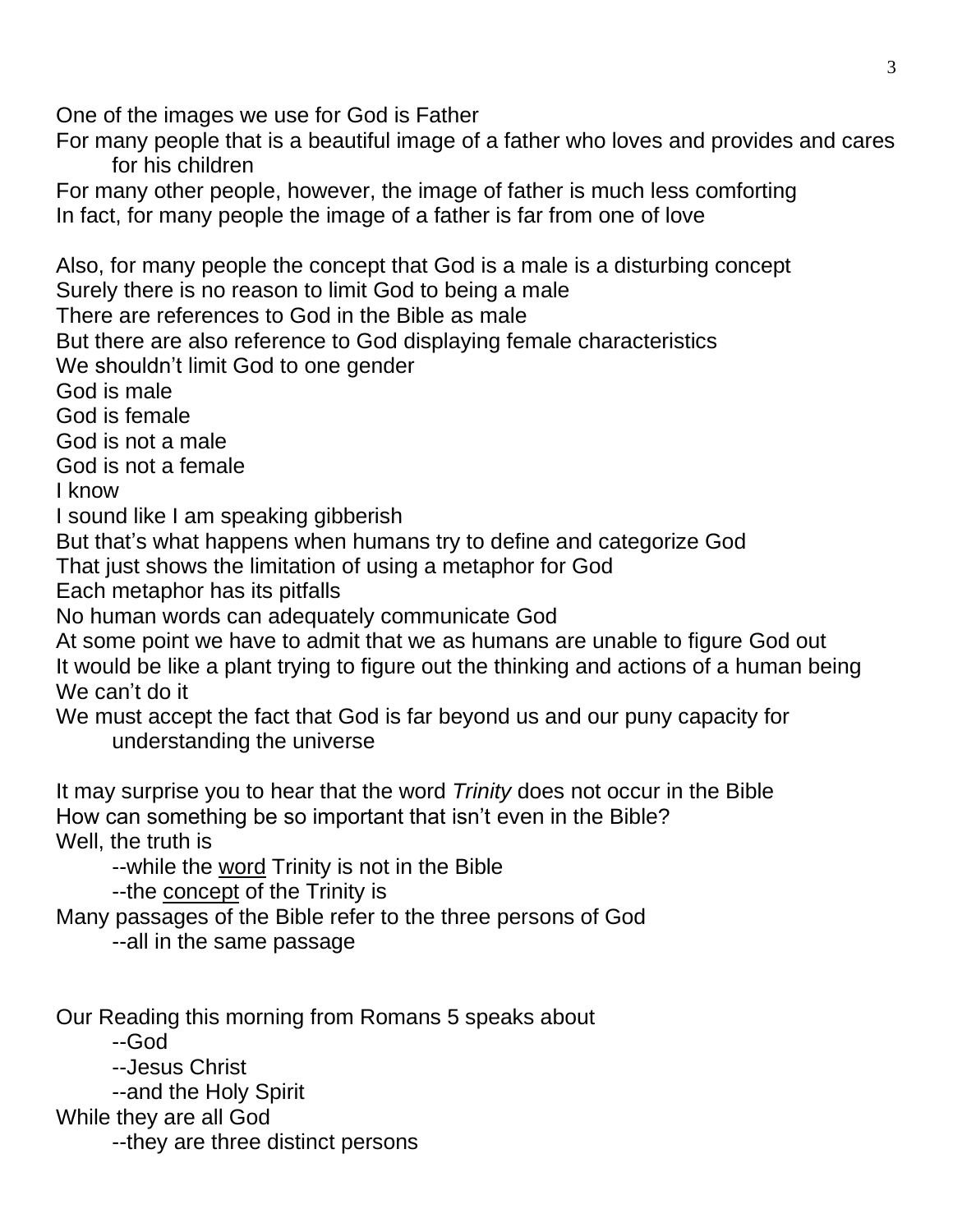But not three gods

--only one God

Likewise in our Gospel for today Jesus refers to his Father and also to the Spirit who will come after him

While Jesus talks about God, his father, as separate from himself

--Jesus also says that he and the Father are one

So the doctrine of the trinity is well grounded in the Bible Here is one way to think about this idea of God as

--one God

--but three persons

Many years ago actors would assume different roles in a play That way a limited number of actors could present a larger play The actor needed to distinguish which character he was playing

--and he did so by wearing a mask Each character in the play would be indicted by a specific mask These masks were called "personas" An actor might wear the persona of

--farmer

--businessman

--and even a woman

One actor would play many different personas

That is another way to think of God God is only one But God comes to us in different personas God plays different roles in our lives Just as an actor might play different characters in a play So, too, God comes to us in different ways

Again, this is just another human illustration If it helps you to conceptualize the Trinity – Great If not, don't make use of it

Just like the illustration I shared with the children this morning The clover

--is one leaf

--and yet it has three leaves That's just another attempt at explaining Trinity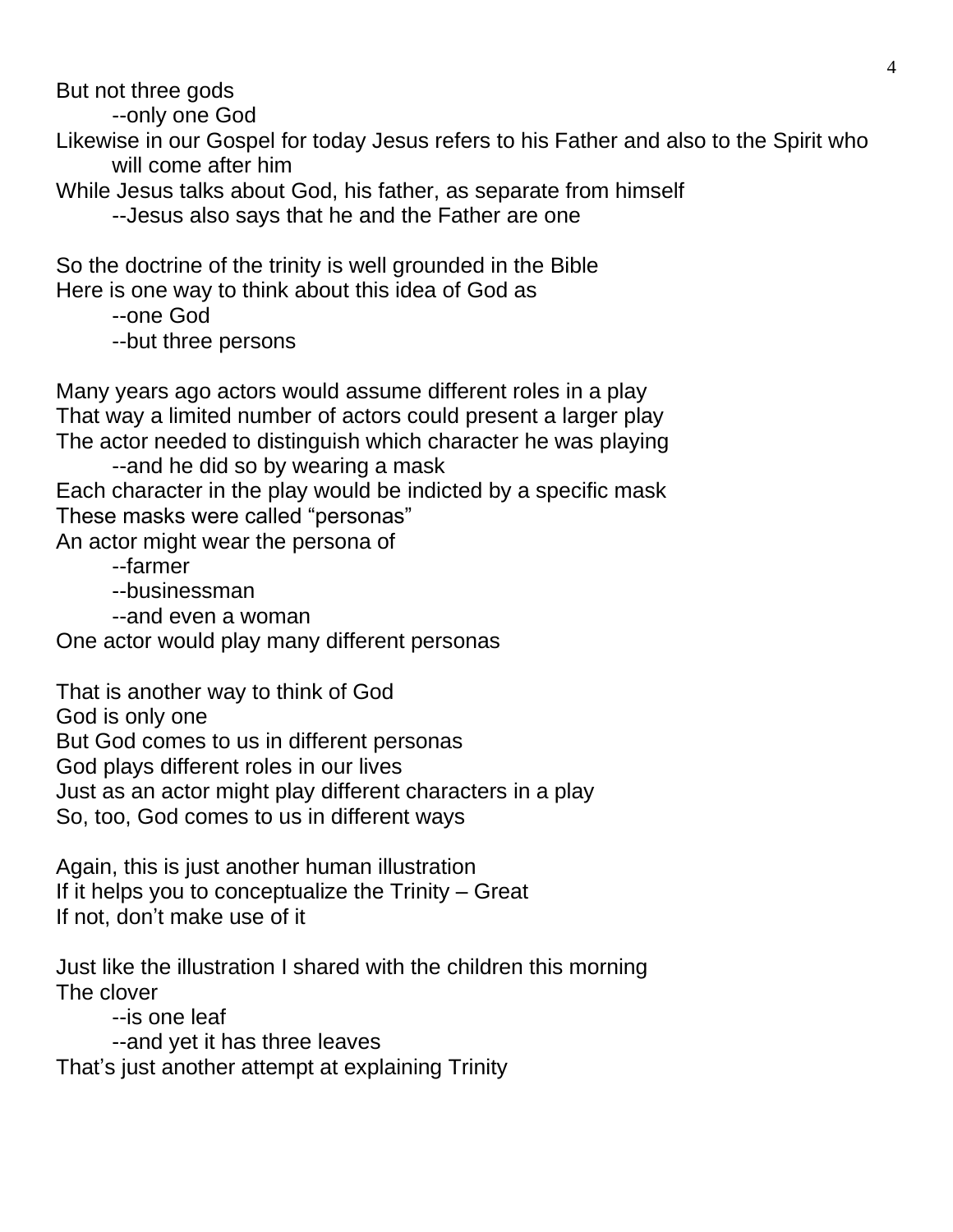Well, I hope that you do not have a headache by now as we have been talking about the doctrine of the Trinity

It is a difficult concept for us to comprehend

Martin Luther said:

*To try to deny the Trinity endangers your salvation, to try to comprehend the Trinity endangers your sanity.*

Maybe the most important lesson we can learn from the doctrine of the Trinity is that God is great

Greater than anything we can even imagine God has power and abilities and thoughts that we cannot even conceive of God is so far beyond us that we pale into insignificance in God's presence

## **But**

And this is the most important thing of all

This great and mighty God

--loves you and me

This God who is far beyond our understanding

--cares about what happens in your life and mine

Isn't that truly amazing?

We might be tiny and insignificant in the grand scheme of things in the universe But God listens to our prayers and is concerned about our lives What a gift

That we have such a great God who loves us

And what do we have to offer in return to God? Our love We can love God And that means also loving all the creatures that God has made We show our love for God by loving other people We show our love for God by serving other people

Do you remember the last thing that Jesus told his followers to do? The very last instruction Jesus gave them? It was to love Love each other Love even their enemies That is how we are supposed to respond to God's unimaginable love for us